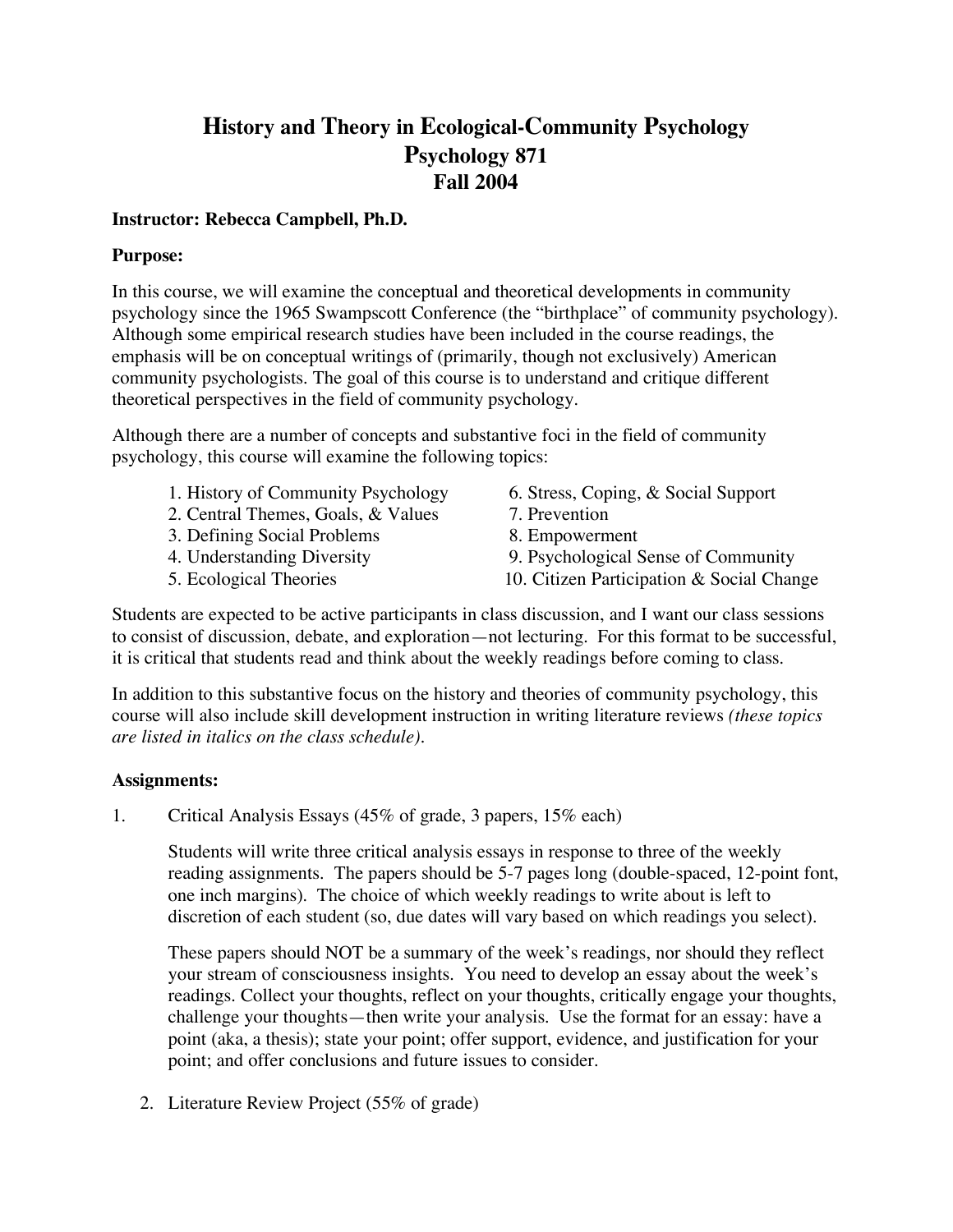Students will write a literature review paper on a topic (and type) of their choosing. The final paper will be between 15-20 pages long (depending on the type of review) (page limit is exclusive of references). Please use APA format for this paper. The manuscript should be double-spaced, 12-point font, one inch margins. This task will be broken down into five discrete assignments:

| Check In $#1$ :<br>$(5\% \text{ of grade})$  | Email the instructor with a proposal for the type of literature<br>review you will be writing and its substantive topic. I will<br>schedule follow-up, in-person meetings with each student to<br>discuss their proposals and work with them to refine their ideas.                                                                                                                                                                                                                                                                                                                                                            |
|----------------------------------------------|--------------------------------------------------------------------------------------------------------------------------------------------------------------------------------------------------------------------------------------------------------------------------------------------------------------------------------------------------------------------------------------------------------------------------------------------------------------------------------------------------------------------------------------------------------------------------------------------------------------------------------|
|                                              | Due Date: September 30, 2004 (Week 5)                                                                                                                                                                                                                                                                                                                                                                                                                                                                                                                                                                                          |
| Check In $#2$ :<br>$(5\% \text{ of grade})$  | Email the instructor with a status report on your library research:<br>What databases are you searching; key words used in searches;<br>number of articles found so far; your assessment of the degree to<br>which the articles "fit" with your proposed paper; what techniques<br>you're using to keep track of what you're reading and learning;<br>any problems encountered.                                                                                                                                                                                                                                                |
|                                              | Due Date: October 21, 2004 (Week 8)                                                                                                                                                                                                                                                                                                                                                                                                                                                                                                                                                                                            |
| Check In $#3$ :<br>$(10\% \text{ of grade})$ | Write a "mini paper" that explains "Here's what I've learned so far<br>about this topic/these articles/this body of research (approximately<br>5 pages long). What is already known about your topic? What are<br>the major findings in this literature? This paper is intended to help<br>you summarize the key findings/issues in the literature you are<br>reviewing. Do not include your critiques, reflections, or<br>suggestions for future work in this "mini paper." The purpose of<br>this assignment is to help you get a handle on what is already<br>known and summarize that information in a clear, concise way. |
|                                              | Due Date: November 11, 2004 (Week 11)                                                                                                                                                                                                                                                                                                                                                                                                                                                                                                                                                                                          |
| Paper Draft:<br>$(15\% \text{ of grade})$    | You will need to hand in a "work in progress" draft of your paper.<br>Do not hand in an outline - I want to see a partial draft of the<br>actual paper. The draft should contain some writing on each major<br>section/headings in your paper so I can assess the overall structure<br>and direction of the paper. It is okay not to have all the details<br>filled in yet (e.g., summaries of key studies, transitions, etc).                                                                                                                                                                                                 |
|                                              | Due Date: December 2, 2004 (Week 14)                                                                                                                                                                                                                                                                                                                                                                                                                                                                                                                                                                                           |
| Final Paper:<br>$(20\% \text{ of grade})$    | This is the final paper—all details filled in, transitions completed,<br>writing polished, etc.                                                                                                                                                                                                                                                                                                                                                                                                                                                                                                                                |
|                                              | Due Date: December 16, 2004 (Week 16)                                                                                                                                                                                                                                                                                                                                                                                                                                                                                                                                                                                          |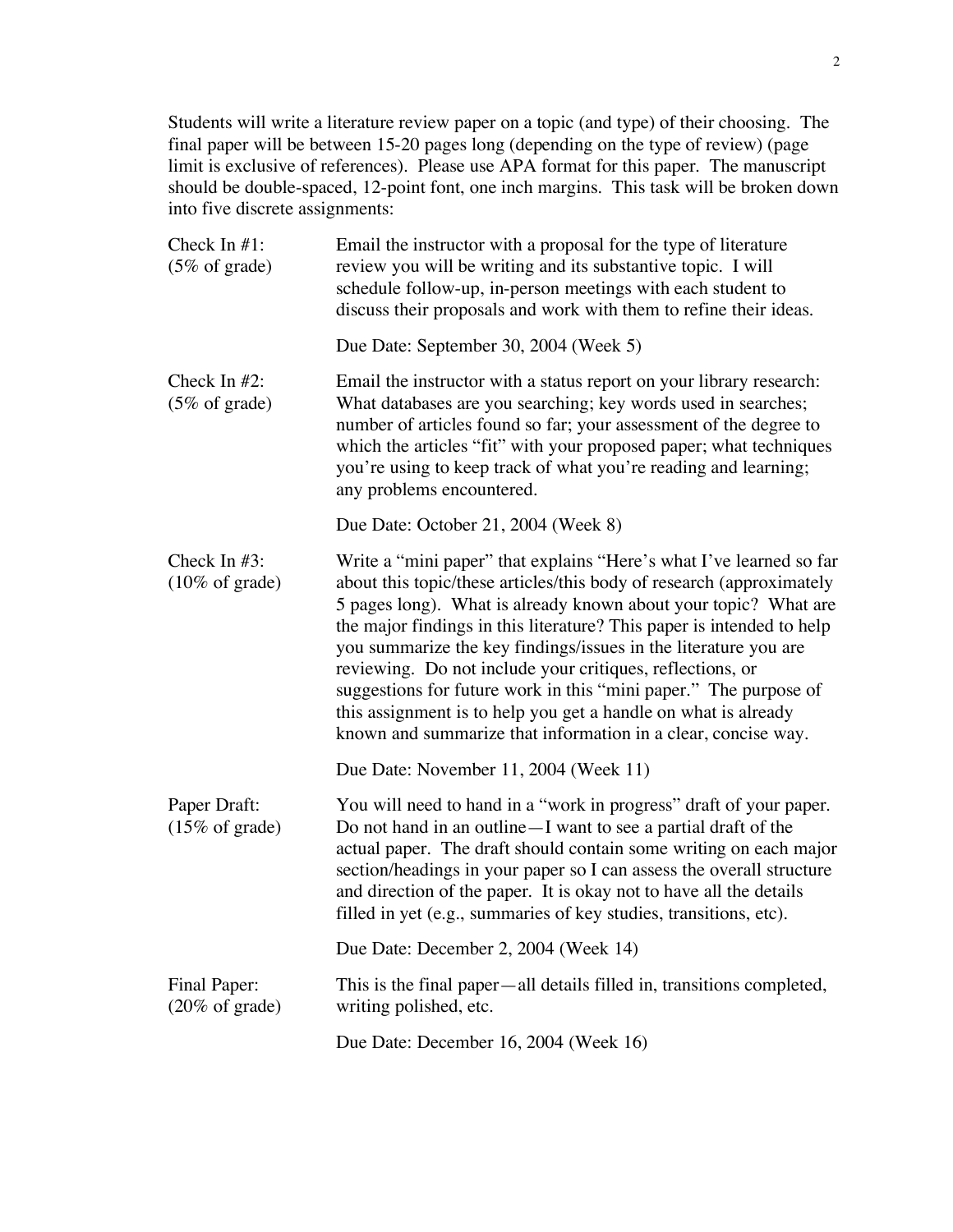#### **Other Important Reminders:**

Problems Completing Work: If you are having any problems completing your work due to illness, disability, or personal problem, please see the Instructor as soon as the problem arises. Do not wait until you are far behind in your work to speak with the Instructor about the problem.

Academic Honesty*:* Article 2.3.3 of the Academic Freedom Report states that "The student shares with the faculty the responsibility for maintaining the integrity of scholarship, grades, and professional standards." In addition, the Department of Psychology adheres to the policies on academic honesty as specified in General Student Regulations 1.0, *Protection of Scholarship and Grades;* the all-University Policy on *Integrity of Scholarship and Grades*; and Ordinance 17.00, Examinations. (See *Spartan Life: Student Handbook and Resource Guide* (http://www.vps.msu.edu/SpLife/index.htm) and/or the MSU Web site: http://www.msu.edu.). Any instance of academic dishonesty will result in receiving a failing grade for the class.

Accommodations for Disabilities*:* Students with disabilities should contact the Resource Center for Persons with Disabilities to establish reasonable accommodations. For an appointment with a counselor, call 353-9642 (voice) or 355-1293 (TTY).

Observing a Major Religious Holiday: You may make up course work missed to observe a major religious holiday only if you make arrangements in advance with the Instructor.

Participation in a Required Activity: To make up course work missed to participate in a required activity for another course or a university-sanctioned event, you must provide the Instructor with adequate advanced notice and a written authorization from the faculty member of the other course or from a university administrator.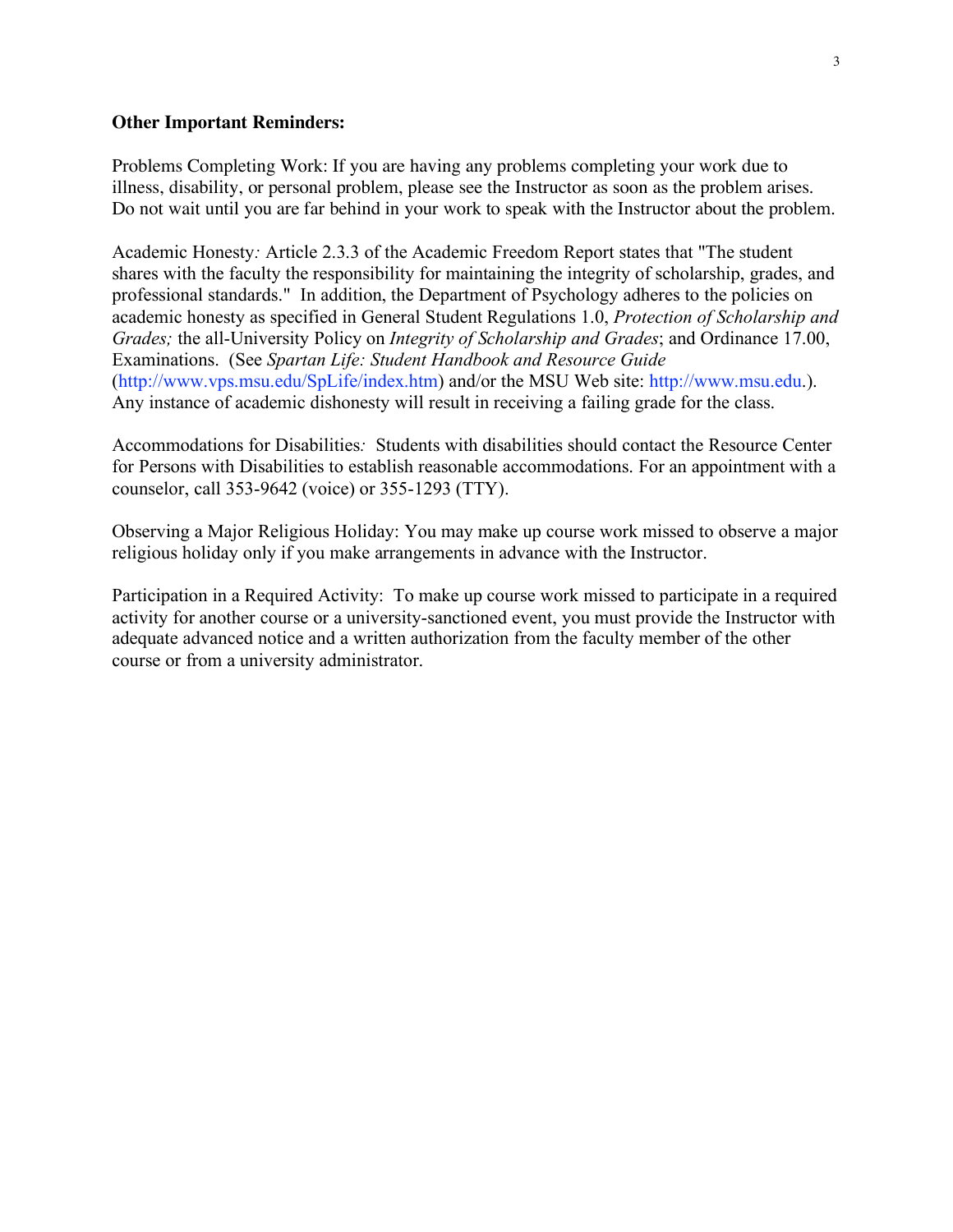## **Reading List for Psychology 871**

## **The History of Community Psychology**

- Rappaport, J. (1977). Community psychology: Values, research, and action (pp. 1-53). New York: Holt, Rinehart, & Winston.
- Kelly, J.G. (Editor). (1987). Swampscott anniversary symposium (12 papers, SKIM). American Journal of Community Psychology, 15, 511-561.
- Merritt, D.M., Greene, G.J., Jopp, D.A., & Kelly, J.G. (1998). A history of division 27 (Society for Community Research and Action). In D.A. Dewsbury (Ed) Unification through division: Histories of the American Psychological Association (volume III). Washington DC: American Psychological Association.

## **Central Themes, Goals, and Values of Community Psychology**

#### **Outlining the Mission of the Field**

- Kelly, J.G. (1970). Antidotes for arrogance: Training for community psychology. American Psychologist, 25, 524-531
- Kelly, J.G. (1971). Qualities for the community psychologist. American Psychologist, 26, 897-903.
- Kelly, J.G. (1979). Tain't what you do, it's the way that you do it. American Journal of Community Psychology, 7, 244-261.
- Kelly, J.G. (1990). Changing contexts and the field of community psychology. American Journal of Community Psychology, 18, 769-792.

#### **Defining the Approach of the Field**

- Rappaport, J. (1977). Community psychology: Values, research, and action (pp. 158-213). New York: Holt, Rinehart, & Winston.
- Seidman, E. (1988). Back to the future, community psychology: Unfolding a theory of social intervention. American Journal of Community Psychology, 16, 3-24.
- Fawcett, S.B. (1991). Some values guiding community research and action. Journal of Applied Behavioral Analysis, 24, 621-636.
- Wandersman, A. (2003). Community science: Bridging the gap between science and practice within community-centered models. American Journal of Community Psychology, 31, 227-242.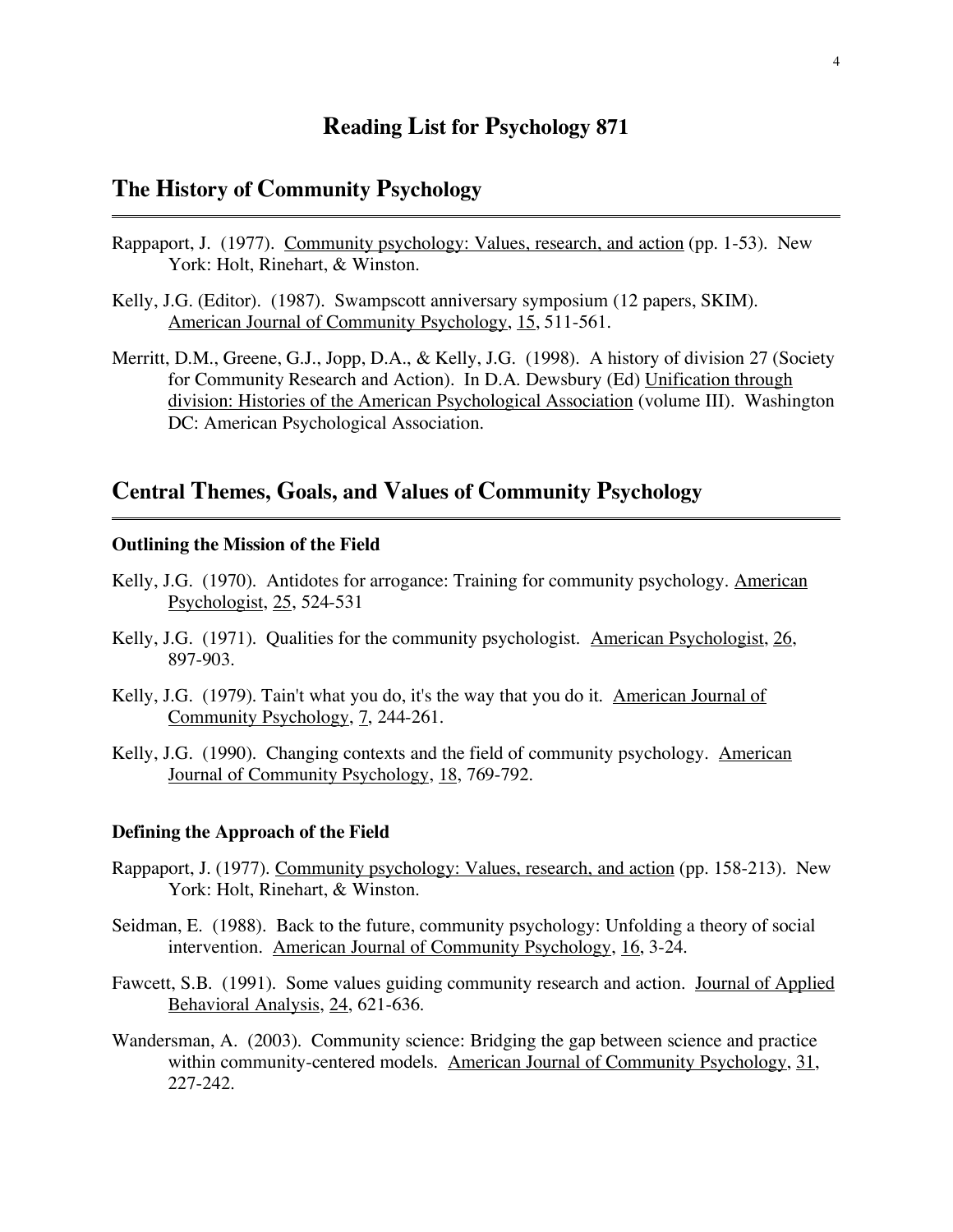Ryan, W. (1976). Blaming the victim (pp. 3-30). New York: Random House.

- Caplan, N., & Nelson, S.D. (1973). On being helpful: The nature and consequences of psychological research on social problems. American Psychologist, 28, 199-211.
- Seidman, E. (1983). Unexamined premises of social problem solving. In E. Seidman (Ed). Handbook of social intervention (pp. 48-67). Beverly Hills, CA: Sage.
- Lipsky, M., & Smith, S.R. (1989). When social problems are treated as emergencies. Social Service Review, 5-25.

### **Understanding Diversity**

- Trickett, E.J., Watts, R.J., & Birman, D. (1994). Toward an overarching framework for diversity. In E.J. Trickett, R.J. Watts, & D. Birman (Eds.) Human diversity: Perspectives on people in context (pp. 7-26). San Francisco: Jossey Bass.
- Trickett, E.J. (1996). A future for community psychology: The contexts of diversity and the diversity of contexts. American Journal of Community Psychology, 24, 209-234.
- Mulvey, A. (1988). Community psychology and feminism: Tensions and commonalities. Journal of Community Psychology, 16, 70-83.
- Cooper, C.R., & Denner, J. (1998). Theories linking culture and psychology: Universal and community-specific processes. Annual Review of Psychology, 49, 559-584.

## **Ecological Theories**

#### **Barker's Behavior Setting Theory**

Perkins, D.V., Burns, T.F., Perry, J.C., & Nielsen, K.P. (1988). Behavior setting theory and community psychology: An analysis and critique. Journal of Community Psychology, 16, 355-372.

#### **Kelly and Trickett's Ecological Metaphor**

- Kelly, J.G. (1966). Ecological constraints on mental health services. American Psychologist, 21, 535-553.
- Kelly, J.G. (1968). Towards an ecological conception of preventive interventions. In J.W. Carter, Jr. (Ed.), Research contributions from psychology to community mental health (pp. 75-99). New York: Behavioral Publications.
- Trickett, E.J., Kelly, J.G., & Vincent, T.A. (1985). The spirit of ecological inquiry in community research. In E.C. Susskind & D.C. Klein (Eds.) Community research: Methods, paradigms, and applications (pp. 283-333). New York: Praeger.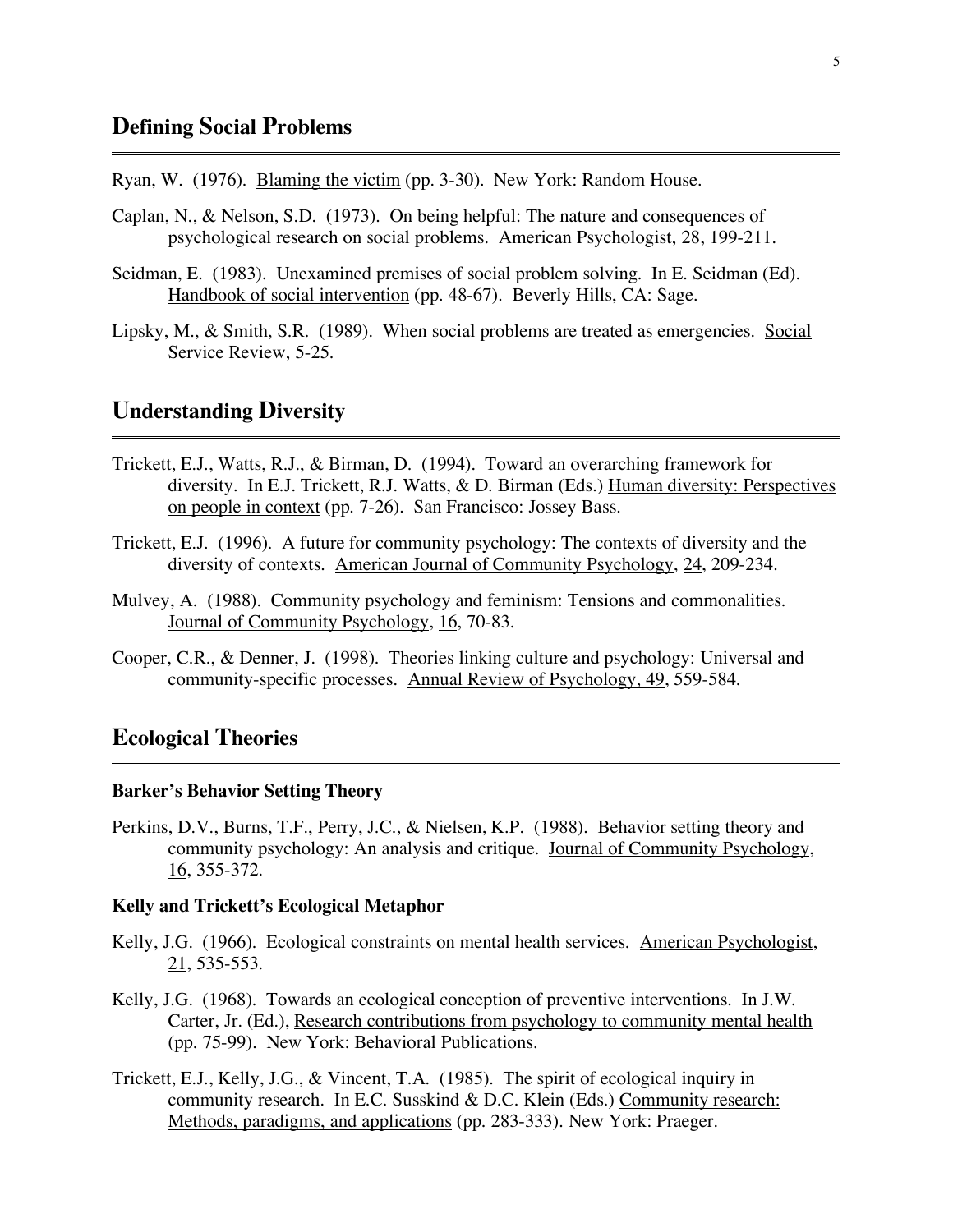#### **Bronfenbrenner's Ecology of Human Development Theory**

Bronfenbrenner, U. (1979). The ecology of human development (pp. 16-42). Cambridge, MA: Harvard University Press.

#### **Wicker's Substantive Theorizing Model**

Wicker, A.W. (1989). Substantive theorizing. American Journal of Community Psychology, 17, 531-547. (Also: SKIM reply papers on pp. 549-574).

#### **Person-Environment Fit**

- Moos, R.H. (1973). Conceptualizations of human environments. American Psychologist, 28, 652-665.
- Moos, R.H. (2003). Social contexts: Transcending their power and fragility. American Journal of Community Psychology, 31, 1-13

## **Stress, Coping, and Social Support**

- Dohrenwend, B.S. (1978). Social stress and community psychology. American Journal of Community Psychology, 6, 1-14.
- Barrera, M. (2000). Social support research in community psychology. In J. Rappaport & E. Seidman (Eds.) Handbook of community psychology (pp. 215-245). New York: Plenum.
- Felton, B.J., & Shinn, M. (1992). Social integration and social support: Moving social support beyond the individual level. Journal of Community Psychology, 20, 103-115.
- Humphreys, K., Finney, J.W., & Moos, R.H. (1994). Applying a stress and coping framework to research on mutual help organizations. Journal of Community Psychology, 22, 312-327.

## **Prevention**

#### **History and Key Concepts**

- Spaulding, J., & Balch, P. (1983). A brief history of primary prevention in the twentieth century: 1908 to 1980. American Journal of Community Psychology, 11, 59-80.
- Albee, G.W. (1982). Preventing psychopathology and promoting human potential. American Psychologist, 37, 1043-1050.
- Elias, M.J. (1987). Establishing enduring prevention programs: Advancing the legacy of Swampscott. American Journal of Community Psychology, 15, 539-553.
- Cowen, E.L. (1994). The enhancement of psychological wellness: Challenges and opportunities. American Journal of Community Psychology, 22, 149-179.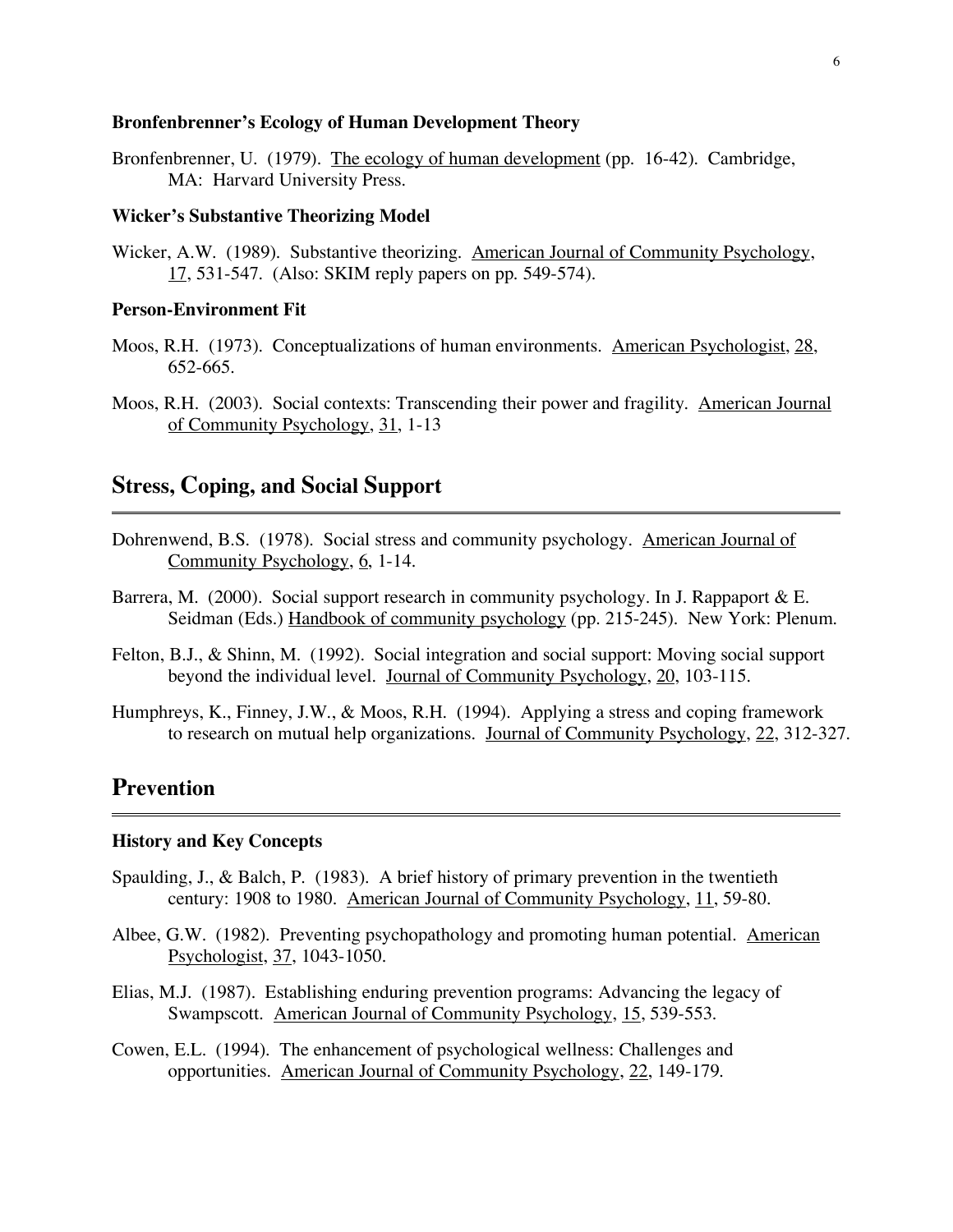#### **Current Debates Regarding the Conceptualization of Prevention**

- Durlak, J.A., & Wells, A.M. (1997). Primary prevention mental health programs for children and adolescents: A meta-analytic review. American Journal of Community Psychology, 25, 115-152.
- Riess, D., & Price, R.H. (1996). National research agenda on prevention research: The National Institute of Mental Health Report. American Psychologist, 51, 1109-1115.
- Albee, G.W. (1996). Revolutions and counterrevolutions in prevention. American Psychologist, 51, 1130-1133.
- Cowen, E.L. (1997). On the semantics and operations of primary prevention and wellness enhancement (or will the real primary prevention please stand up?). American Journal of Community Psychology, 25, 245-255.
- Weissberg, R.P., & Greenberg, M.T. (1998). Prevention science and collaborative community action research: Combining the best from both perspectives. Journal of Mental Health, 7, 479-492.

#### **Empowerment**

#### **Key Concepts**

- Rappaport, J. (1981). In praise of paradox: A social policy of empowerment over prevention. American Journal of Community Psychology, 9, 1-25.
- Rappaport, J. (1987). Terms of empowerment/exemplars of prevention: Toward a theory for community psychology. American Journal of Community Psychology, 15, 121-148.
- Kieffer, C.H. (1984). Citizen empowerment: A developmental perspective. Prevention in Human Services, 3, 9-36.
- Zimmerman, M.A. (2000). Empowerment theory: Psychological, organizational, and community levels of analysis. In J. Rappaport & E. Seidman (Eds.) Handbook of community psychology (pp. 43-63). New York: Plenum.
- Riger, S. (1993). What's wrong with empowerment. American Journal of Community Psychology, 21, 279-292.

#### **Studying Empowerment**

- Rappaport, J., Seidman, E., Toro, P.A., McFadden, L.S., Reischl, T.M., Roberts, L.J., Salem, D.A., Stein, C.H., & Zimmerman, M.A. (1985). Collaborative research with a mutual help organization. Social Policy, 12-24.
- Maton, K.I., & Salem, D.A. (1995). Organizational characteristics of empowering community settings: A multiple case study approach. American Journal of Community Psychology, 23, 631-656.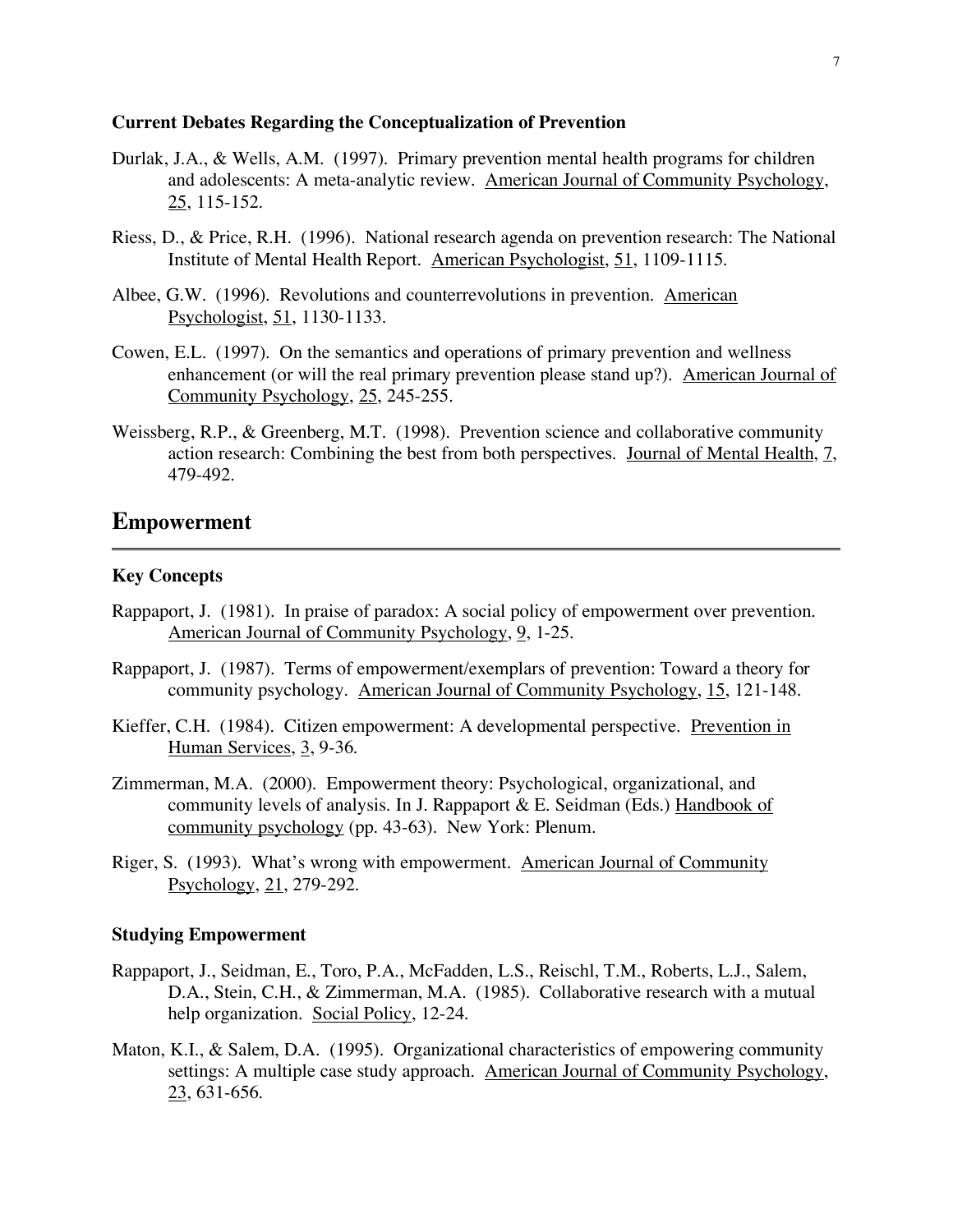- Gruber, J., & Trickett, E.J. (1987). Can we empower others? The paradox of empowerment in the governing of an alternative public school. American Journal of Community Psychology, 15, 353-371.
- Foster-Fishman, P.G., Salem, D.A., Chibnall, S., Legler, R., & Yapchai, C. (1998). Empirical support for the critical assumptions of empowerment theory. American Journal of Community Psychology, 26, 507-536.
- Rappaport, J. (1995). Empowerment meets narrative: Listening to stories and creating settings. American Journal of Community Psychology, 23, 795-807.

## **Psychological Sense of Community**

- Sarason, S.B. (1974). The psychological sense of community: Prospects for a community psychology (pp. 130-160). San Francisco, CA: Jossey Bass.
- McMillan, D.W., & Chavis, D.M. (1986). Sense of community: A definition and theory. Journal of Community Psychology, 14, 6-23.
- Chavis, D.M., & Pretty, G.M.H. (1999). Sense of community: Advances in measurement and application. Journal of Community Psychology, 27, 635-642.
- Brodsky, A.E., O'Campo, P.J., & Aronson, R.E. (1999). PSOC in community context: Multi level correlates of a measure of psychological sense of community in low-income, urban neighborhoods. Journal of Community Psychology, 27, 659-679.

## **Citizen Participation and Community Change**

- Alinsky, S.D. (1971). Rules for radicals (pp. 126-164). New York: Vintage Books.
- Freire, P. (1970). Pedagogy of the oppressed (pp. 25-51; 106-164). New York: Continuum.
- Foster-Fishman, P.G., Berkowitz, S.L., Lounsbury, D.W., Jacobson, S., & Allen, N.E. (2001). Building collaborative capacity in community coalitions: A review and integrative framework. American Journal of Community Psychology, 29, 241-261.
- Watts, R.J., Williams, N.C., & Jagers, R.J. (2003). Sociopolitical development. American Journal of Community Psychology, 31, 185-194.
- Prilleltensky, I. (2003). Understanding, resisting, and overcoming oppression: Toward psychopolitical validity. American Journal of Community Psychology, 31, 195-201.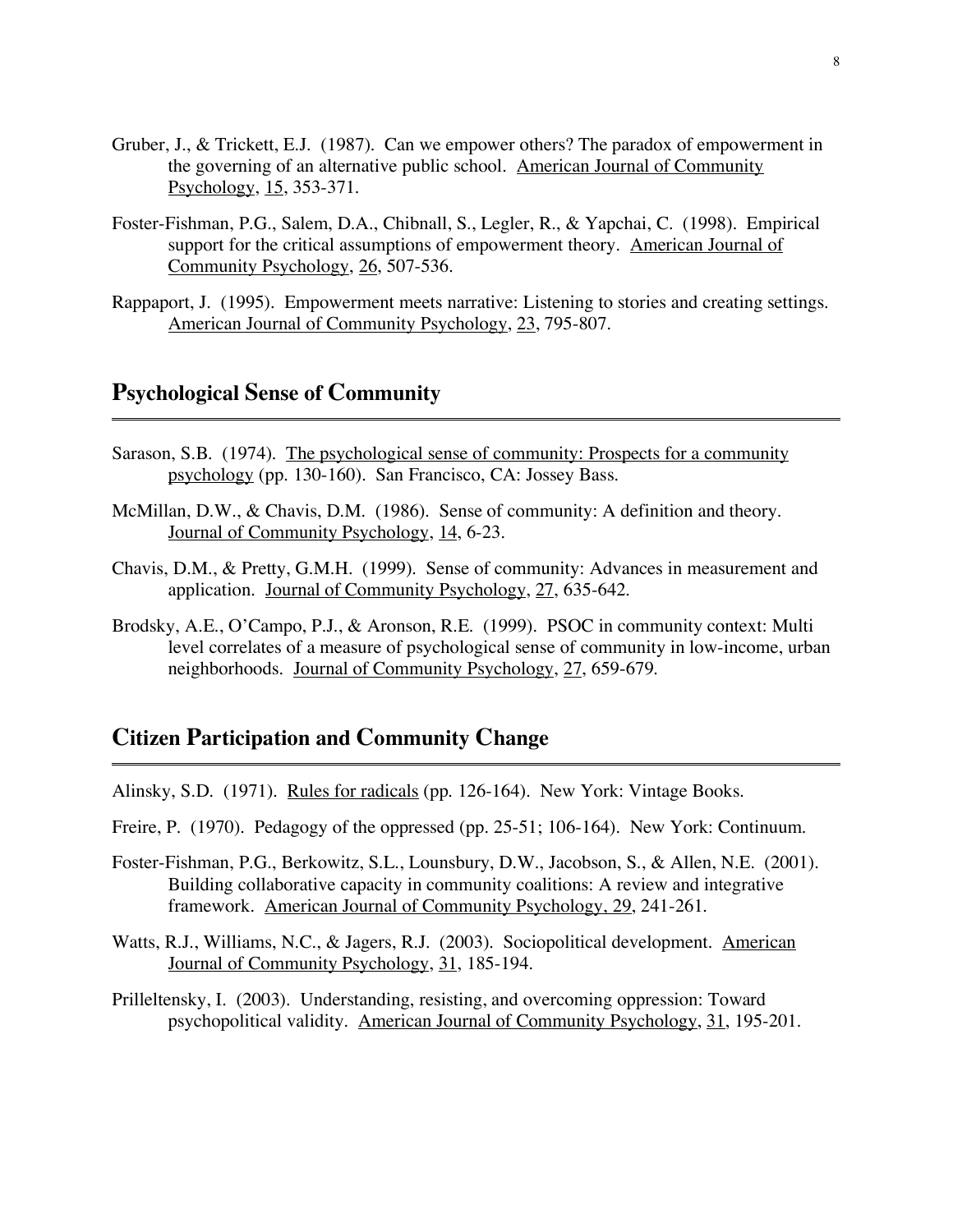| <b>DATE</b>     | <b>TOPICS</b>                                                                                                            | <b>ASSIGNMENTS</b>                                                                                                                |
|-----------------|--------------------------------------------------------------------------------------------------------------------------|-----------------------------------------------------------------------------------------------------------------------------------|
| Week 1<br>9/2   | Introduction to the Course                                                                                               | (none)                                                                                                                            |
| Week 2<br>9/9   | The History of Community Psychology<br>(Types of Literature Reviews)                                                     | Rappaport (1977) (pp. 1-53)<br>Kelly (1987) (skim special issue)<br>Merritt et al. (1998)                                         |
| Week 3<br>9/16  | Central Themes, Goals, and Values of<br><b>Community Psychology</b><br>(The Process of Writing Literature Reviews)       | Kelly (1970)<br>Kelly (1971)<br>Kelly (1979)<br>Kelly (1990)                                                                      |
| Week 4<br>9/23  | Central Themes, Goals, and Values of<br>Community Psychology (continued)<br>(Selecting Literature Review Topics & Types) | Rappaport (1977) (pp. 158-213)<br>Seidman (1988)<br><b>Fawcett</b> (1991)<br>Wandersman (2003)                                    |
| Week 5<br>9/30  | Defining Social Problems                                                                                                 | Ryan (1976)<br>Caplan & Nelson (1973)<br>Seidman (1983)<br>Lipsky & Smith (1989)<br><b>CHECK-IN #1 for Lit Review DUE</b>         |
| Week 6<br>10/7  | <b>Understanding Diversity</b>                                                                                           | Trickett et al. (1994)<br>Trickett (1996)<br><b>Mulvey</b> (1988)<br>Cooper & Denner (1998)                                       |
| Week 7<br>10/14 | <b>Ecological Theories</b><br>(Methods for Organizing Information)                                                       | Perkins et al. (1988)<br>Kelly (1966)<br>Kelly (1968)<br>Trickett et al. (1985)                                                   |
| Week 8<br>10/21 | Ecological Theories (continued)                                                                                          | Bronfenbrenner (1979)<br>Wicker (1989) (skim reply papers)<br>Moos (1973)<br>Moos (2003)<br><b>CHECK-IN #2 for Lit Review DUE</b> |

# **Class Schedule for Psychology 871**